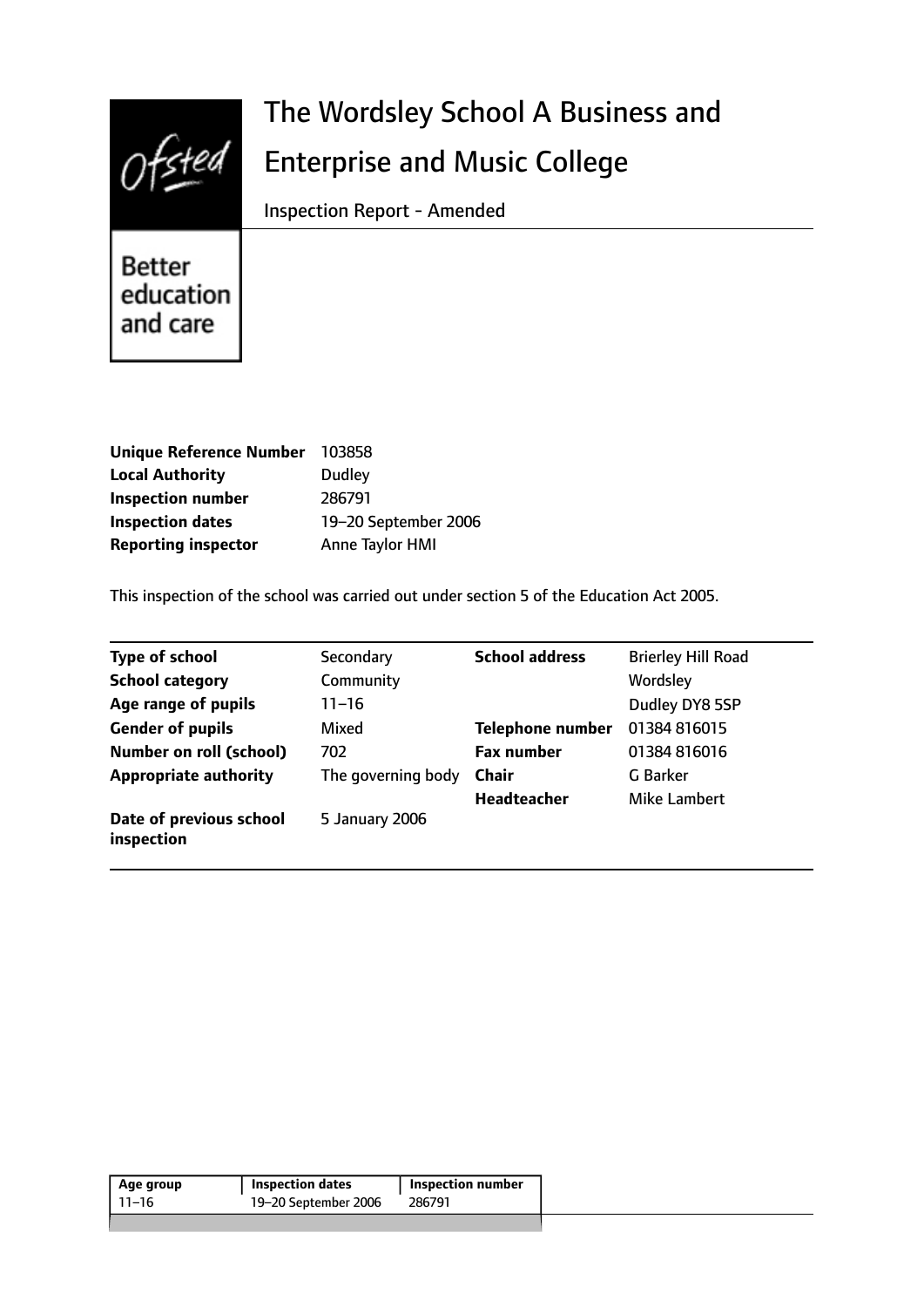# **Amended Report Addendum**

Report updated to resolve formatting inconsistency

<sup>©</sup> Crown copyright 2006

Website: www.ofsted.gov.uk

This document may be reproduced in whole or in part for non-commercial educational purposes, provided that the information quoted is reproduced without adaptation and the source and date of publication are stated.

Further copies of this report are obtainable from the school. Under the Education Act 2005, the school must provide a copy of this report free of charge to certain categories of people. A charge not exceeding the full cost of reproduction may be made for any other copies supplied.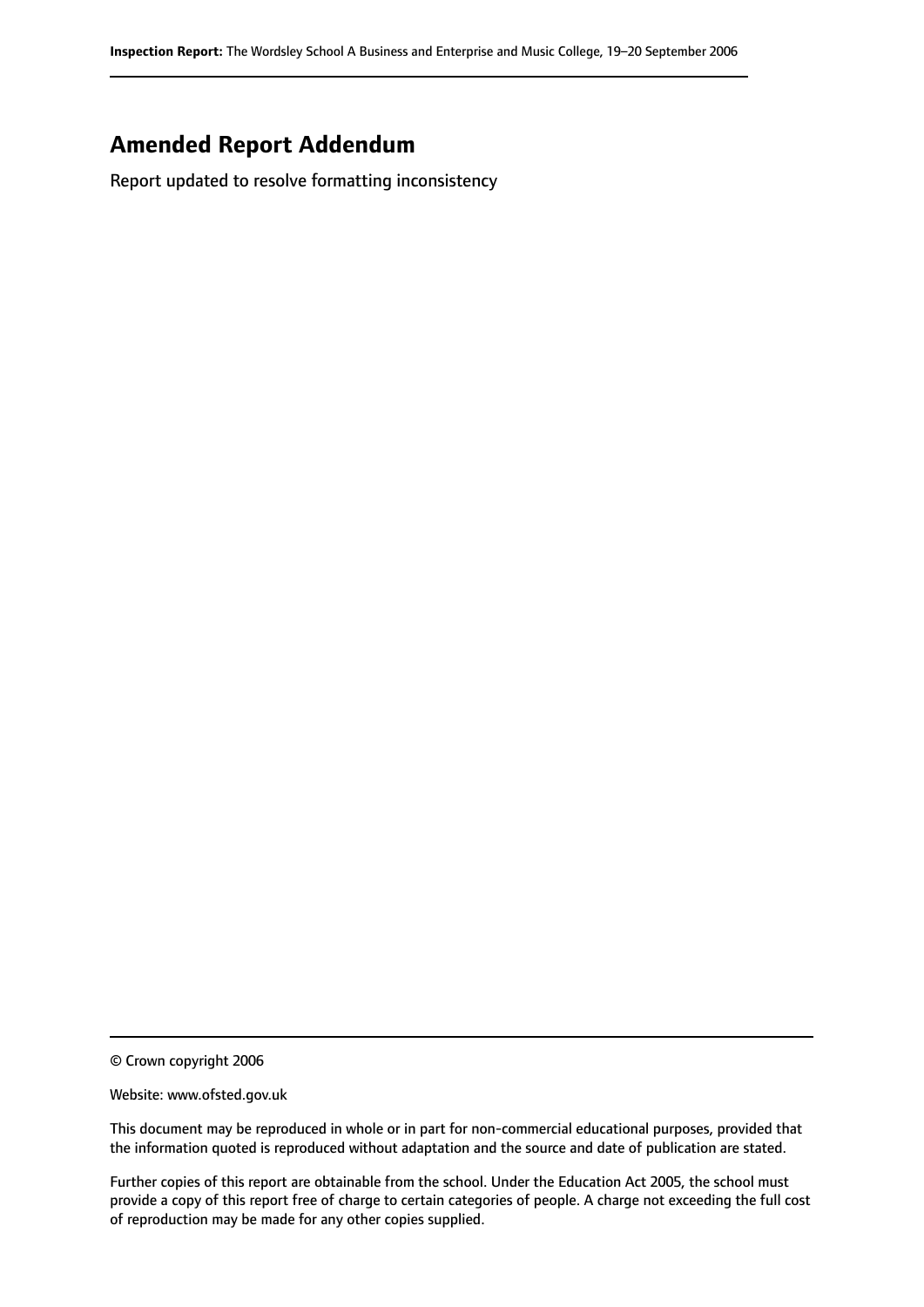# **Introduction**

The inspection was carried out by one of Her Majesty's Inspectors and three Additional Inspectors.

# **Description of the school**

The School serves a mixed catchment area including some wards with very high social deprivation near the town of Stourbridge. It is a small, mixed comprehensive school and since September 2005 it has had specialist college status for both business, and enterprise and music. On entry to Wordsley, pupils' prior attainment islow. The number of pupils eligible for free school meals is high. The number of pupils identified as having learning difficulties is high and rising, while the number with statements of special educational needs is below the national average. The proportion of minority ethnic pupils has declined to below the national average and the proportion of pupils whose first language is not English has declined to around the national average. The school's aim is to raise the expectations of its pupils and its motto is 'High Expectations + Challenge = Success'.

### **Key for inspection grades**

| Grade 1 | Outstanding  |
|---------|--------------|
| Grade 2 | Good         |
| Grade 3 | Satisfactory |
| Grade 4 | Inadequate   |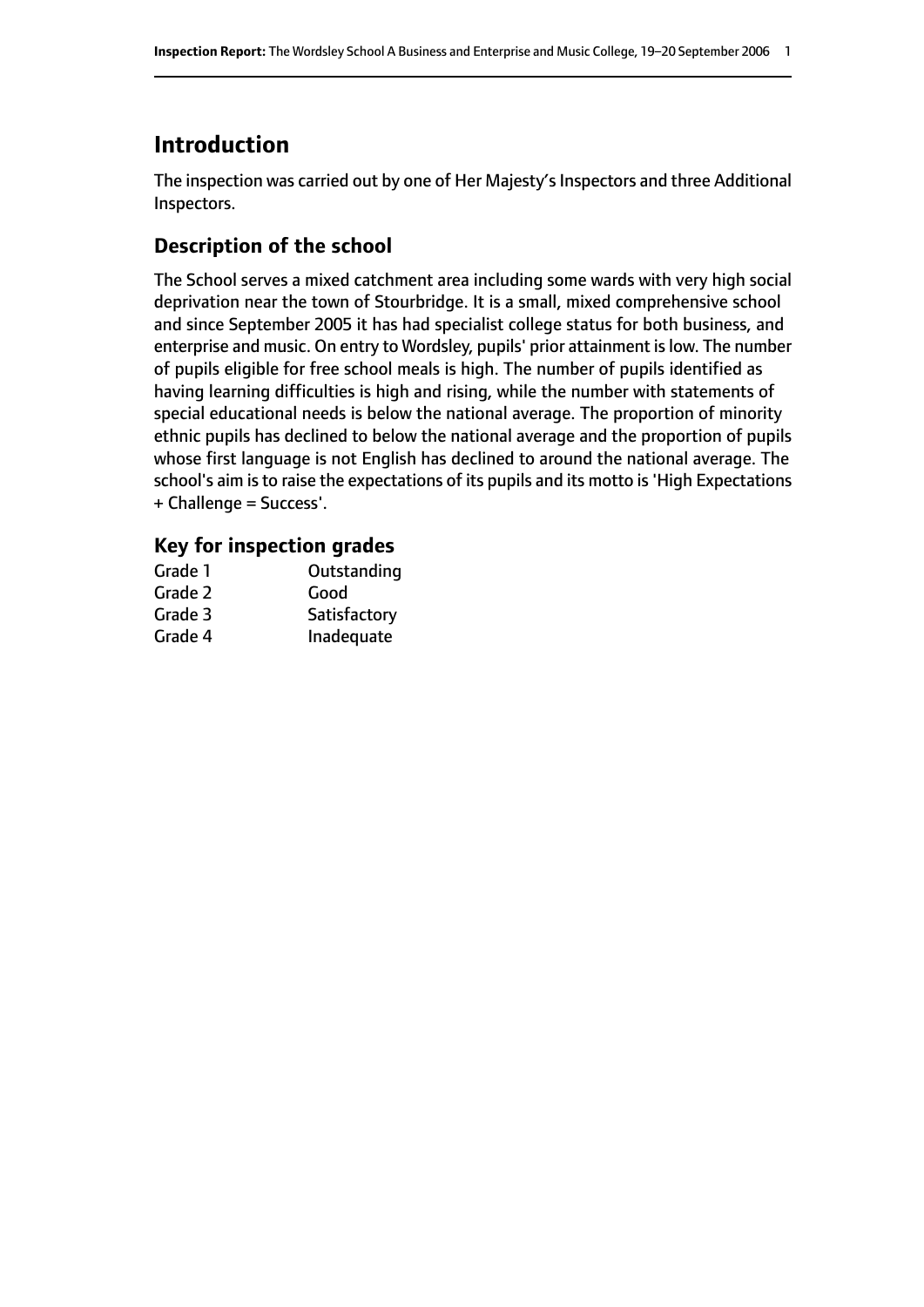# **Overall effectiveness of the school**

#### **Grade: 3**

The school provides a satisfactory standard of education and has improved since the last inspection as a result of strong leadership and management. The headteacher provides very clear leadership and direction. He is focused on improving the status of the school within the community by ensuring better behaviour of pupils, creating a good environment for learning, developing partnerships with other institutions and building the self-confidence of staff and pupils. Standards have improved considerably since the previous inspection but remain below the national average, both at the end of Year 9 and at GCSE. The percentage of pupils attaining five GCSE grades  $A^*$ - C rose from 24% in 2001 to 48% in 2005 but fell to 37% in 2006, which was still above the target based on pupil's prior attainment. In 2006, A\*- G grades exceeded the school's targets so that very few pupils now leave without any GCSE qualifications. Achievement is satisfactory overall and good in some areas but there is underachievement in mathematics and English especially in GCSE. At Key Stage 3 action taken to improve pupils' literacy skills is starting to bring about an improvement in results. In general pupils with learning difficulties make good progress as a result of good teaching and support and a curriculum which meets their individual needs. There are particular strengths in achievement in business studies, history, geography, religious education (RE) full course and art/art textiles.

There is a good commitment to school improvement by the senior leadership team, which shares the headteacher's vision and disseminates it well. Data analysis by the senior team is very strong but not all middle managers use the data effectively to raise standards in their curriculum areas. Governors know the school well and energetically support the drive for higher quality. Capacity to bring about further improvement is good. The personal development and well-being of the pupils are good. Pupils enjoy coming to school a lot and value the friendly, helpful staff. Attendance has improved since the last inspection as a result of efforts made by the school; however, it remains below the national average partly because a significant number of parents take their children on holiday during term-time. Teaching and learning are satisfactory and improving. Pupils generally enjoy their lessons and behave well, focusing on learning. There are good relations between teachers and pupils. Although academic progress is monitored well by the personal tutor, short-term targets for improvement are not always included on marked work and there is significant variation in the quality of written feedback to pupils across subjects. As a result pupils do not always know what they have to do to improve. Difficulties in recruiting staff have further affected pupils' progress in English and mathematics because teaching has been disrupted.

The overall curriculum is good, although there is insufficient vocational choice in Years 10 and 11. The school's specialist status has been used successfully to expand the provision for business studies, enterprise and music. The facilities in these areas are especially good. There is a good range of enrichment activities, which pupils enjoy. The care, guidance and support given to all pupils, including those with learning difficulties, are good. Parents express a high level of satisfaction with, and confidence in, the school.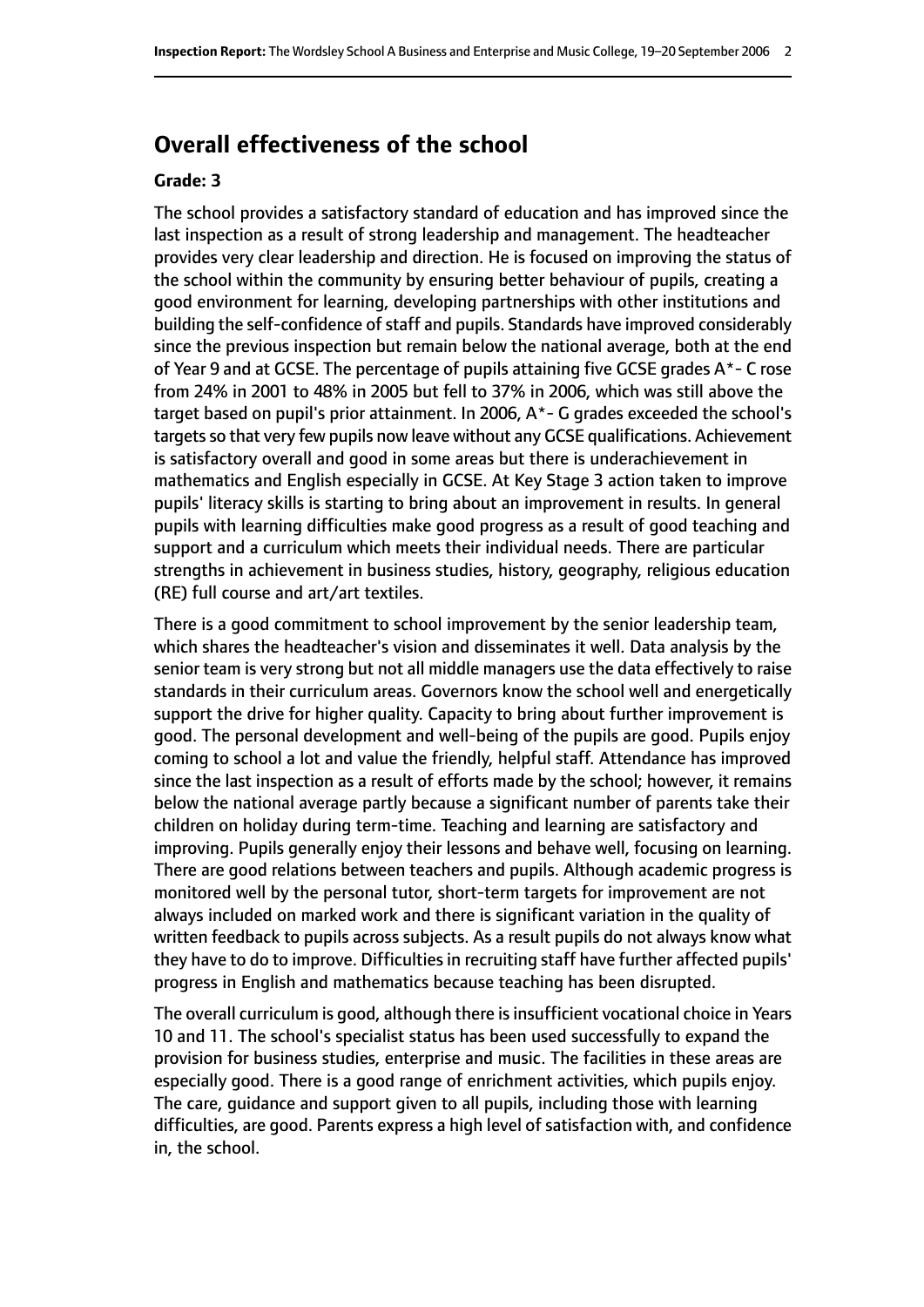### **What the school should do to improve further**

- Raise standards and achievement in mathematics and English, especially at Key Stage 4.
- $\cdot$  Ensure that the quality of marking and target setting is consistent across all subjects so that pupils know how to improve their work.
- Ensure that all middle managers use data consistently well to analyse and improve performance.
- Increase vocational choice in Years 10 and 11, especially for lower attaining pupils.

# **Achievement and standards**

#### **Grade: 3**

In 2006 results at the end of Year 9 in English and mathematics improved but, overall, standards remain below average. Standards at GCSE are below national averages. The percentage of pupils attaining five GCSE grades A\*- C and A\*- G has increased since the last inspection. This good improvement in  $A^*$ -C was maintained until 2006 when it fell to 37%, but this outcome was still in line with pupils' target grades. In 2006, A\*- G grades exceeded the school's targets so that very few pupils now leave without any GCSE qualifications.

Overall achievement at Key Stage 3 is satisfactory and improving in mathematics and English. In most subjects at GCSE pupils achieve appropriately except in English and mathematics. The school has taken action to help boys with low prior attainment achieve better at GCSE and this has been successful. The majority of more able pupils achieve appropriately. In general pupils with learning difficulties achieve well.

In 2006 at GCSE there were particular strengths in business studies, history, geography, the RE full course and art/art textiles. The school's specialist status has contributed well to the growth in business studies. The school has very good systems to track pupils' progress and work has started on following up pupils' particular strengths and weaknesses but it is too soon for this to have an impact on GCSE results.

# **Personal development and well-being**

#### **Grade: 2**

The personal development and well-being of the pupils are good, and pupils much enjoy coming to school and value the friendly, helpful staff. Although attendance has improved since the last inspection it remains below the national average partly because a significant number of parents take their children on holiday during term-time. Behaviour is good both in lessons and around the school. Pupils confirm that bullying is rare and the school takes effective action if it does occur.

The pupils' spiritual, moral, social and cultural development is good. They generally get on well with one other and know what constitutes good behaviour. Questionnaires to pupils and the School Council provide effective opportunities for pupils to express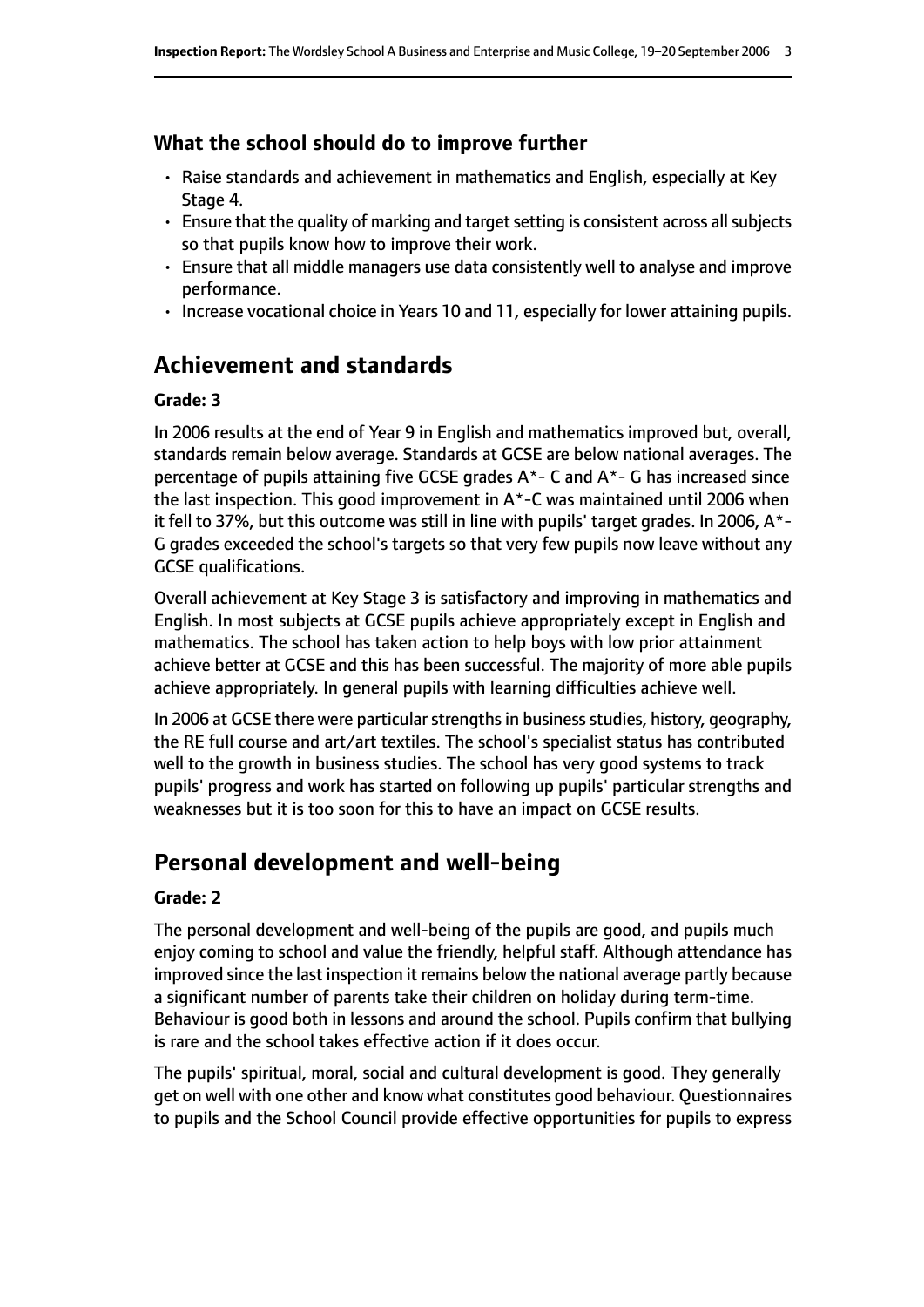their views. A wide range of responsibilities in school and activities outside allow pupils to make a useful contribution to community life.

Pupils have a good understanding of healthy lifestyles. This is enhanced by healthy foods at lunchtime and the variety of sports-based clubs and other activities. In science and food technology lessons pupils were seen to demonstrate knowledge about safe practice and in a citizenship lesson awareness was raised about dangers of internet meetings. Older pupils gain an understanding of the outside world from work related activities although the weak numeracy and literacy skills of some are likely to limit their employment opportunities.

# **Quality of provision**

# **Teaching and learning**

#### **Grade: 3**

Teaching and learning are satisfactory and improving as a result of effective monitoring by senior managers and the sharing of good practice acrossthe school. Pupils generally enjoy their lessons and behave well, focusing on learning. There are good relations between teachers and pupils. Teachers use a variety of teaching styles and include information and communication technologies (ICT) effectively to promote learning. Interactive whiteboards are well used in most lessons. Teachers' subject knowledge is good. There is good use of teaching assistants who support pupils with learning difficulties effectively.

In English, teachers miss opportunities to develop pupils' oral skills and in mathematics there is an over reliance on completing exercises from workbooks that do little to interest pupils or to develop their ability to solve problems independently. Although the school has plentiful data on pupils' progress it is not used sufficiently by teachers and curriculum managers in all subjects to plan lessons that cater for pupils' individual needs.

The school has a thorough system of monitoring teaching that is applied effectively across the school and is leading to positive improvements in the quality of lessons. As a result teachers are beginning to share good practice in matching teaching to learning needs and in developing strategies to engage pupils more effectively. Observations conducted jointly between inspectors and managers confirm that this system is working well.

The quality of marking is satisfactory overall but significant variation was observed in the quality of feedback to pupils on marked work, and short-term targets for improvement were not always included. This lack of consistency means not all pupils know what they have to do to improve, especially in mathematics.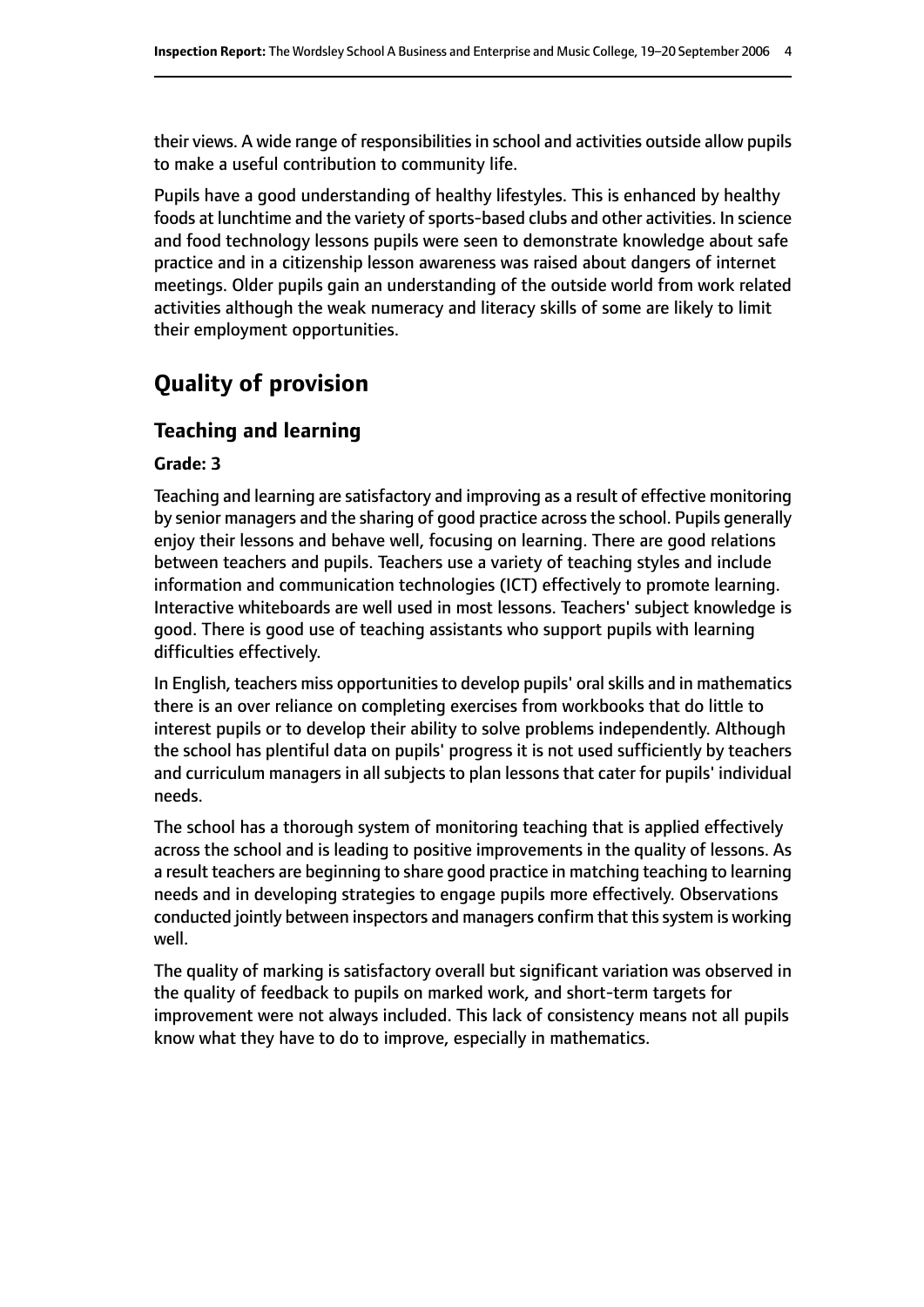#### **Curriculum and other activities**

#### **Grade: 2**

The overall curriculum is good. To tailor provision to meet differing needs, teaching groups are based flexibly on prior attainment while a number of additional activities are organised for more able pupils. To improve the pupils' basic skills in English, particular attention has been given to developing pupils' reading and their grasp of the vocabulary needed in subjects. Subject choices at Key Stage 4 include some vocational GCSE options but alternative, less academic qualifications are not developed enough. The curriculum has a strong academic focus and the achievement of some pupils is restricted because they do not have enough opportunity to take the sort of vocational courses that would motivate them more. Almost all pupils are able to follow courses in subjects they prefer. The school's specialist status has been used successfully to expand the provision for business studies in Key Stage 4, while in Year 9 pupils also have an opportunity to study a business unit. Enterprise has been incorporated effectively into the curriculum in all years. Provision for music has also been expanded in Key Stage 4 but with mixed GCSE results. All pupils have the opportunity to undertake work experience in Year 10. There is a good range of enrichment activities provided which include after school clubs, visits and visitors to the school. For example, Year 7 pupils have a very good opportunity to settle into the school through the early residential experience that is provided for them.

#### **Care, guidance and support**

#### **Grade: 2**

The care, guidance and support given to all pupils, including those with learning difficulties, are good. The revised pastoral system results in different age groups being in the same tutor group, which has been successful as older pupils support the younger. This has led to Year 7 pupils settling quickly. Recent, more thorough data analysis on individual pupils' progress is leading to an improvement in the setting of long-term targets. These are monitored effectively through the tutor group and twice yearly reviews. However, the use of data to monitor pupils' progress and set them targets is uneven in effectiveness between subjects. The pupils with learning difficulties and disabilities receive good support enabling them to make good progress.

The arrangements for health and safety are satisfactory and the school is in contact with the local authority to ensure all appropriate risk assessments are in place. Pupils feel safe in school and are willing to go to any adult if they need help. Child protection procedures are secure. The good links with partner primary schools ensure that pupils settle quickly when they first arrive. Careers advice is well established.

# **Leadership and management**

#### **Grade: 2**

The key reason for the many improvements that have taken place since the last inspection is the leadership and management of the school, which are good. The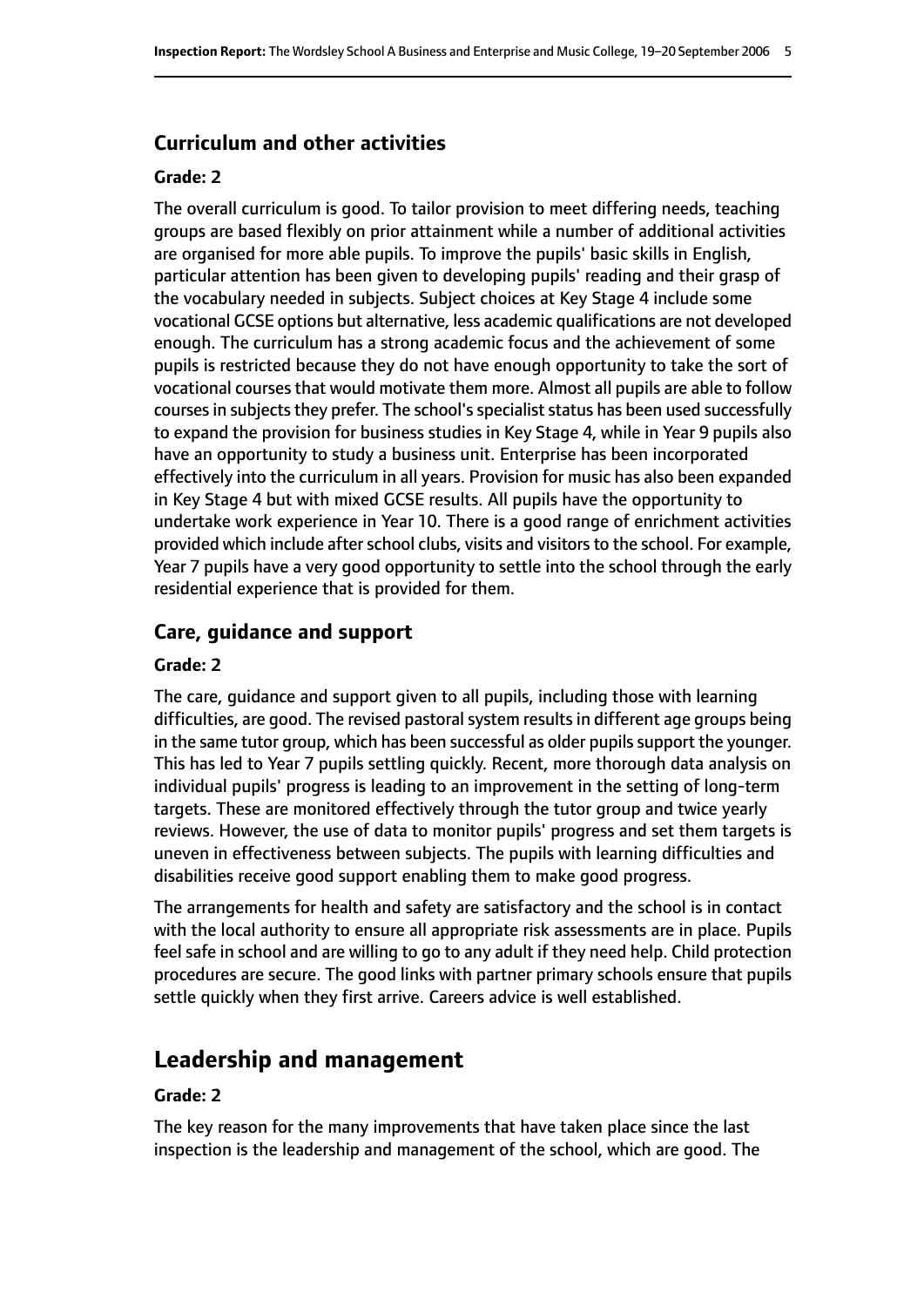headteacher provides very clear leadership and direction, which has resulted in significant improvements in overall standards and achievement. The school has rightly received much external praise for this. There is a good commitment to school improvement by the senior leadership team, which shares the headteacher's vision and disseminates it well.

The school has placed data analysis and use at the heart of school improvement. The process for setting target grades with pupils is good and there is abundant data; however there are inconsistencies in its use between subjects, affecting pupils' progress. Lesson observations are being used effectively to improve the quality of teaching and learning and influence teachers' professional development. Peer observation of good practice and targeted training is being established.

The school has been over generous in its self-grading of achievement and standards, because it has not recognised the significance of the relative lack of progressin English and mathematics, especially in Key Stage 4. The school has previously correctly identified the need to focus on developing literacy in all lessons resulting in some improvement in standards at Key Stage 3.

The school is inclusive in its good support for pupils with learning difficulties and improving provision for gifted and talented pupils. Many and varied links with external stakeholders are effective in improving provision for pupils. Parents express a high level of satisfaction with, and confidence in, the school. Finances are well managed and this has led to many improvements in accommodation and resources that have helped increase pupils' pride in their school. The requirement to remodel the school workforce has been successful.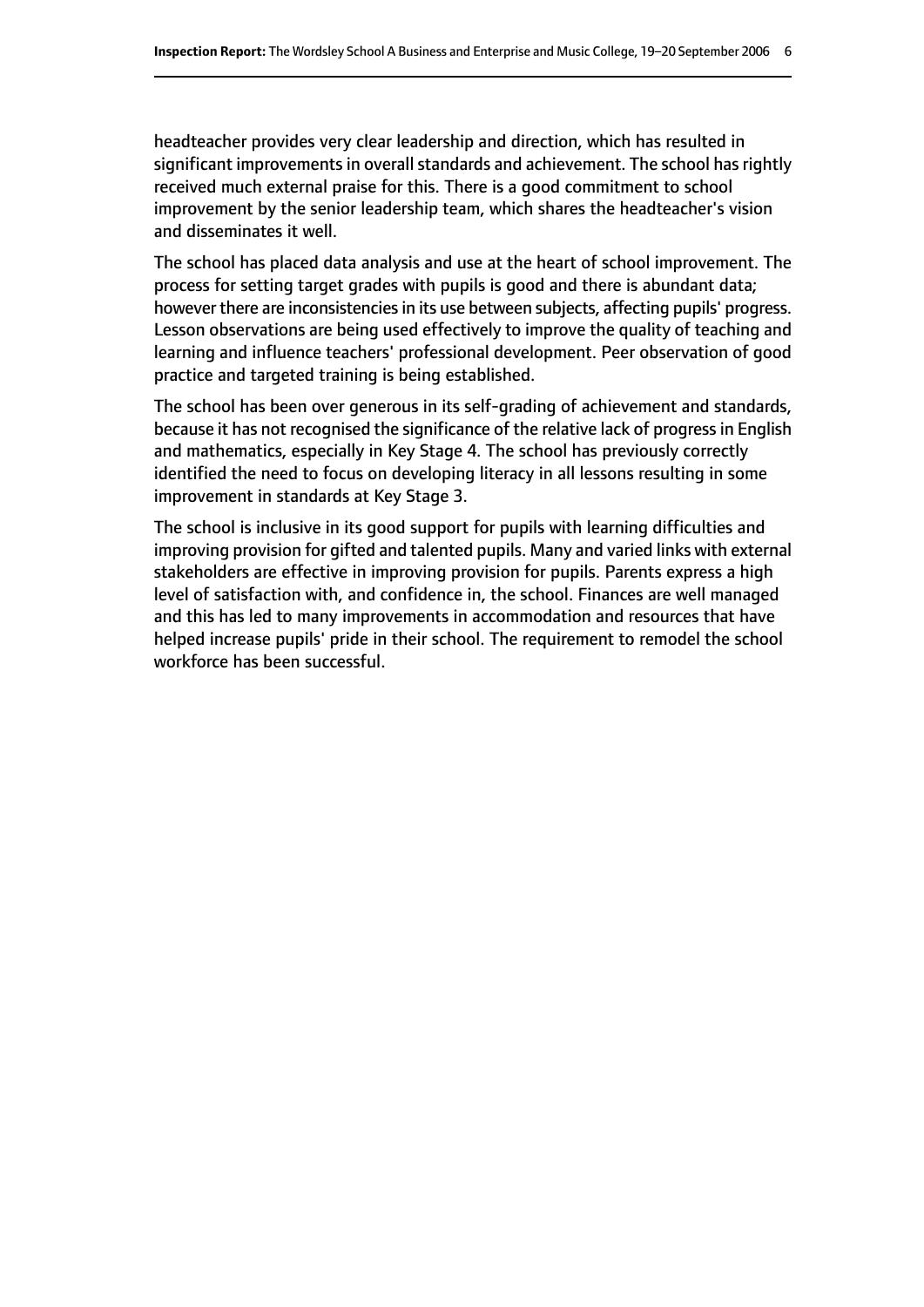**Any complaints about the inspection or the report should be made following the procedures set out inthe guidance 'Complaints about school inspection', whichis available from Ofsted's website: www.ofsted.gov.uk.**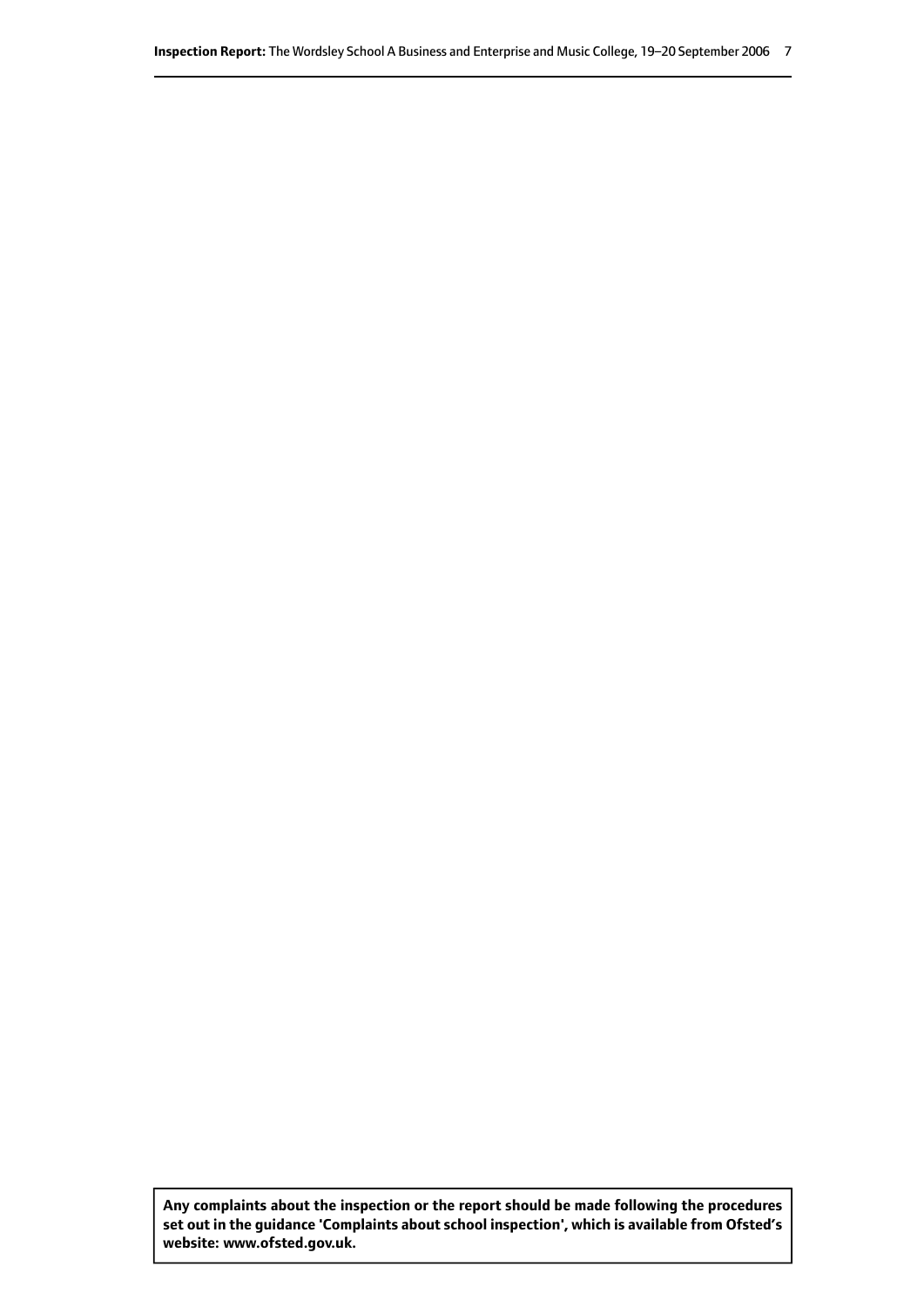# **Inspection judgements**

| Key to judgements: grade 1 is outstanding, grade 2 good, grade 3 satisfactory, and grade 4 | School         |
|--------------------------------------------------------------------------------------------|----------------|
| inadeauate                                                                                 | <b>Overall</b> |

# **Overall effectiveness**

| How effective, efficient and inclusive is the provision of education, integrated<br>care and any extended services in meeting the needs of learners? |     |
|------------------------------------------------------------------------------------------------------------------------------------------------------|-----|
| How well does the school work in partnership with others to promote learners'<br>well-being?                                                         |     |
| The effectiveness of the school's self-evaluation                                                                                                    |     |
| The capacity to make any necessary improvements                                                                                                      |     |
| Effective steps have been taken to promote improvement since the last<br>inspection                                                                  | Yes |

### **Achievement and standards**

| How well do learners achieve?                                                                               |  |
|-------------------------------------------------------------------------------------------------------------|--|
| The standards <sup>1</sup> reached by learners                                                              |  |
| How well learners make progress, taking account of any significant variations between<br>groups of learners |  |
| How well learners with learning difficulties and disabilities make progress                                 |  |

# **Personal development and well-being**

| How good is the overall personal development and well-being of the<br>learners?                                  |  |
|------------------------------------------------------------------------------------------------------------------|--|
| The extent of learners' spiritual, moral, social and cultural development                                        |  |
| The behaviour of learners                                                                                        |  |
| The attendance of learners                                                                                       |  |
| How well learners enjoy their education                                                                          |  |
| The extent to which learners adopt safe practices                                                                |  |
| The extent to which learners adopt healthy lifestyles                                                            |  |
| The extent to which learners make a positive contribution to the community                                       |  |
| How well learners develop workplace and other skills that will contribute to<br>their future economic well-being |  |

# **The quality of provision**

| How effective are teaching and learning in meeting the full range of the<br>learners' needs?                                   |  |
|--------------------------------------------------------------------------------------------------------------------------------|--|
| $\mid$ How well do the curriculum and other activities meet the range of needs $\mid$<br>$^{\rm t}$ and interests of learners? |  |
| How well are learners cared for, guided and supported?                                                                         |  |

 $^1$  Grade 1 - Exceptionally and consistently high; Grade 2 - Generally above average with none significantly below average; Grade 3 - Broadly average to below average; Grade 4 - Exceptionally low.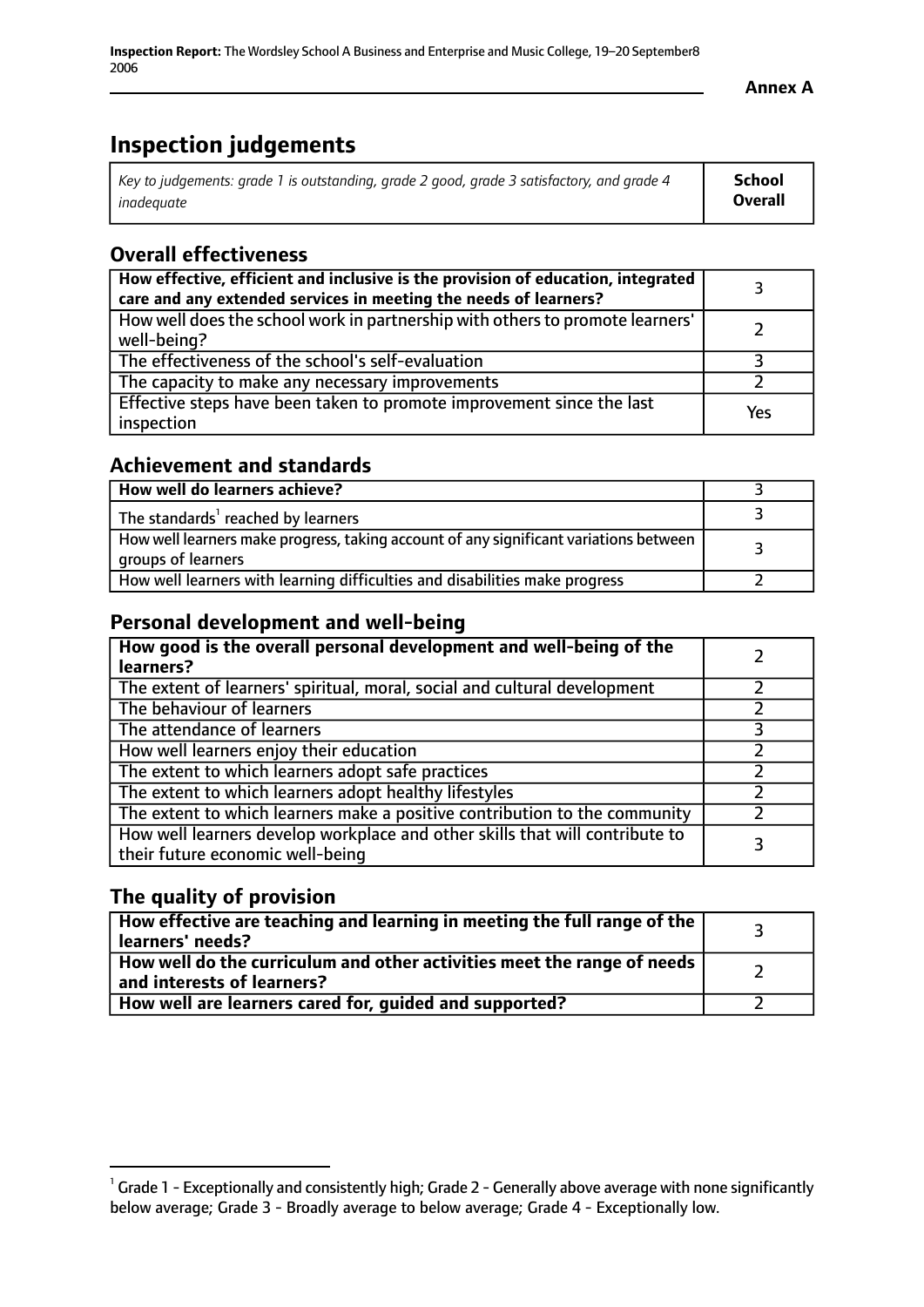# **Leadership and management**

| How effective are leadership and management in raising achievement                                                                              |               |
|-------------------------------------------------------------------------------------------------------------------------------------------------|---------------|
| and supporting all learners?                                                                                                                    |               |
| How effectively leaders and managers at all levels set clear direction leading<br>to improvement and promote high quality of care and education |               |
| How effectively performance is monitored, evaluated and improved to meet<br>challenging targets                                                 | 3             |
| How well equality of opportunity is promoted and discrimination tackled so<br>that all learners achieve as well as they can                     |               |
| How effectively and efficiently resources, including staff, are deployed to<br>achieve value for money                                          | $\mathcal{P}$ |
| The extent to which governors and other supervisory boards discharge their<br>responsibilities                                                  | 2             |
| Do procedures for safequarding learners meet current government<br>requirements?                                                                | Yes           |
| Does this school require special measures?                                                                                                      | No            |
| Does this school require a notice to improve?                                                                                                   | <b>No</b>     |